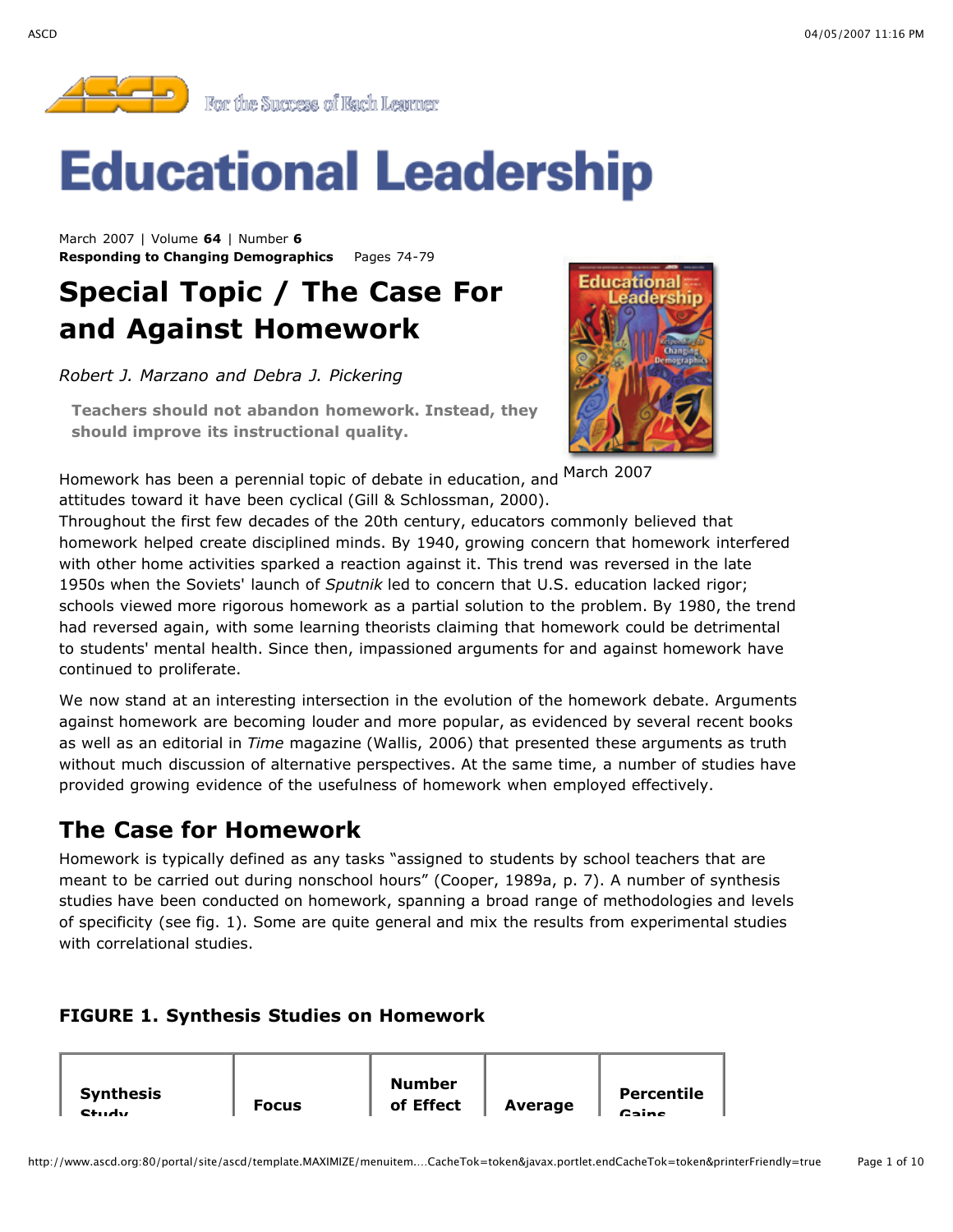| <b>Juuy</b>                                                   |                                          | <b>Sizes</b>   |     | uallis |
|---------------------------------------------------------------|------------------------------------------|----------------|-----|--------|
| Graue,<br>Weinstein,<br>&Walberg,<br>1983 <sup>1</sup>        | General<br>effects of<br>homework        | 29             | .49 | 19     |
| Bloom, 1984                                                   | General<br>effects of<br>homework        |                | .30 | 12     |
| Paschal,<br>Weinstein, &<br>Walberg, 1984 <sup>2</sup>        | <b>Homework</b><br>versus no<br>homework | 47             | .28 | 11     |
| Cooper, 1989a                                                 | Homework<br>versus no<br>homework        | 20             | .21 | 8      |
| Hattie, 1992;<br>Fraser, Walberg,<br>Welch, & Hattie,<br>1987 | General<br>effects of<br>homework        | 110            | .43 | 17     |
| Walberg, 1999                                                 | With teacher<br>comments                 | $\overline{2}$ | .88 | 31     |
|                                                               | Graded                                   | 5              | .78 | 28     |
| Cooper,<br>Robinson, &<br>Patall, 2006                        | Homework<br>versus no<br>homework        | 6              | .60 | 23     |

Note: This figure describes the eight major research syntheses on the effects of homework published from 1983 to 2006 that provide the basis for the analysis in this article. The Cooper (1989a) study included more than 100 empirical research reports, and the Cooper, Robinson, and Patall (2006) study included about 50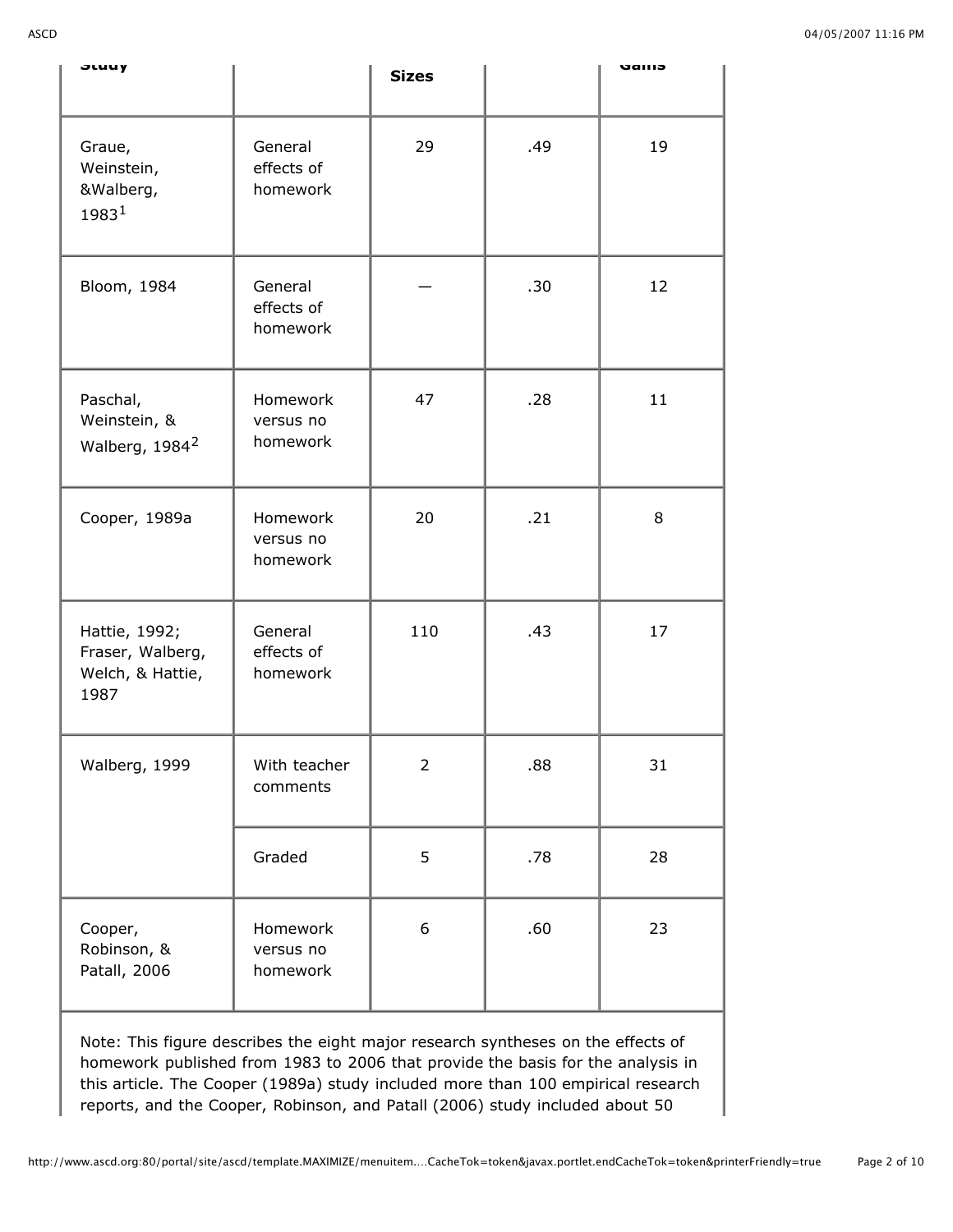empirical research reports. Figure 1 reports only those results from experimental/control comparisons for these two studies.

 $<sup>1</sup>$  Reported in Fraser, Walberg, Welch, & Hattie, 1987.</sup>

<sup>2</sup> Reported in Kavale, 1988.

Two meta-analyses by Cooper and colleagues (Cooper, 1989a; Cooper, Robinson, & Patall, 2006) are the most comprehensive and rigorous. The 1989 meta-analysis reviewed research dating as far back as the 1930s; the 2006 study reviewed research from 1987 to 2003. Commenting on studies that attempted to examine the causal relationship between homework and student achievement by comparing experimental (homework) and control (no homework) groups, Cooper, Robinson, and Patall (2006) noted,

With only rare exceptions, the relationship between the amount of homework students do and their achievement outcomes was found to be positive and statistically significant. Therefore, we think it would not be imprudent, based on the evidence in hand, to conclude that doing homework causes improved academic achievement. (p. 48)

#### **The Case Against Homework**

Although the research support for homework is compelling, the case against homework is popular. *The End of Homework: How Homework Disrupts Families, Overburdens Children, and Limits Learning* by Kralovec and Buell (2000), considered by many to be the first high-profile attack on homework, asserted that homework contributes to a corporate-style, competitive U.S. culture that overvalues work to the detriment of personal and familial well-being. The authors focused particularly on the harm to economically disadvantaged students, who are unintentionally penalized because their environments often make it almost impossible to complete assignments at home. The authors called for people to unite against homework and to lobby for an extended school day instead.

A similar call for action came from Bennett and Kalish (2006) in *The Case Against Homework: How Homework Is Hurting Our Children and What We Can Do About It*. These authors criticized both the quantity and quality of homework. They provided evidence that too much homework harms students' health and family time, and they asserted that teachers are not well trained in how to assign homework. The authors suggested that individuals and parent groups should insist that teachers reduce the amount of homework, design more valuable assignments, and avoid homework altogether over breaks and holidays.

In a third book, *The Homework Myth: Why Our Kids Get Too Much of a Bad Thing* (2006a), Kohn took direct aim at the research on homework. In this book and in a recent article in *Phi Delta Kappan* (2006b), he became quite personal in his condemnation of researchers. For example, referring to Harris Cooper, the lead author of the two leading meta-analyses on homework, Kohn noted,

A careful reading of Cooper's own studies . . . reveals further examples of his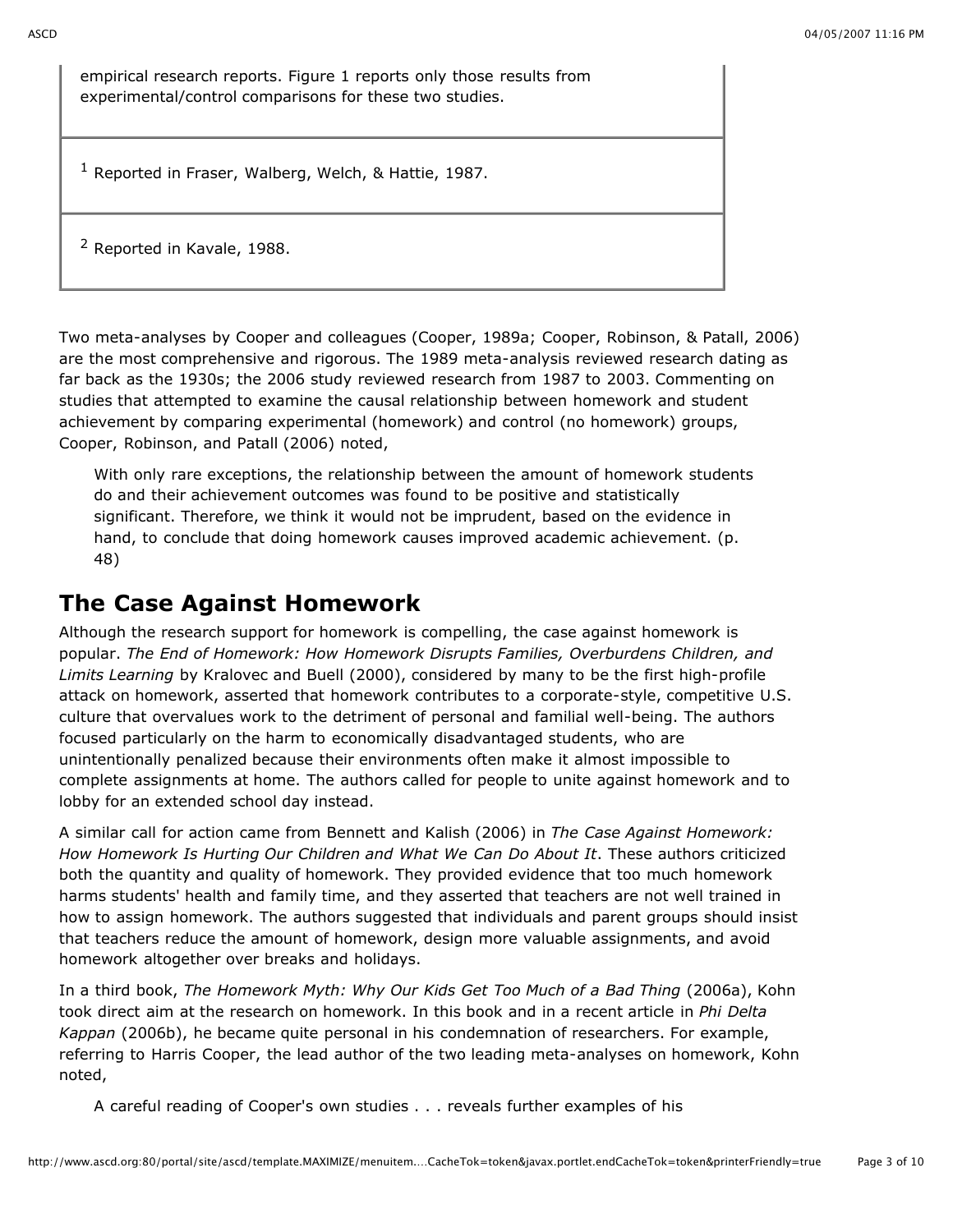determination to massage the numbers until they yield something—anything—on which to construct a defense of homework for younger children. (2006a, p. 84)

He also attacked a section on homework in our book *Classroom Instruction that Works* (Marzano, Pickering, & Pollock, 2001).

Kohn concluded that research fails to demonstrate homework's effectiveness as an instructional tool and recommended changing the "default state" from an expectation that homework *will* be assigned to an expectation that homework *will not* be assigned. According to Kohn, teachers should only assign homework when they can justify that the assignments are "beneficial" (2006a, p. 166)—ideally involving students in activities appropriate for the home, such as performing an experiment in the kitchen, cooking, doing crossword puzzles with the family, watching good TV shows, or reading. Finally, Kohn urged teachers to involve students in deciding what homework, and how much, they should do.

Some of Kohn's recommendations have merit. For example, it makes good sense to only assign homework that is beneficial to student learning instead of assigning homework as a matter of policy. Many of those who conduct research on homework explicitly or implicitly recommend this practice. However, his misunderstanding or misrepresentation of the research sends the inaccurate message that research does not support homework. As Figure 1 indicates, homework has decades of research supporting its effective use. Kohn's allegations that researchers are trying to mislead practitioners and the general public are unfounded and detract from a useful debate on effective practice. $\frac{1}{2}$ 

## **The Dangers of Ignoring the Research**

Certainly, inappropriate homework may produce little or no benefit—it may even decrease student achievement. All three of the books criticizing homework provide compelling anecdotes to this effect. Schools should strengthen their policies to ensure that teachers use homework properly.

If a district or school discards homework altogether, however, it will be throwing away a powerful instructional tool. Cooper and colleagues' (2006) comparison of homework with no homework indicates that the average student in a class in which appropriate homework was assigned would score 23 percentile points higher on tests of the knowledge addressed in that class than the average student in a class in which homework was not assigned.

Perhaps the most important advantage of homework is that it can enhance achievement by extending learning beyond the school day. This characteristic is important because U.S. students spend much less time studying academic content than students in other countries do. A 1994 report examined the amount of time U.S. students spend studying core academic subjects compared with students in other countries that typically outperform the United States academically, such as Japan, Germany, and France. The study found that "students abroad are required to work on demanding subject matter at least twice as long" as are U.S. students (National Education Commission on Time and Learning, 1994, p. 25).

To drop the use of homework, then, a school or district would be obliged to identify a practice that produces a similar effect within the confines of the school day without taking away or diminishing the benefits of other academic activities—no easy accomplishment. A better approach is to ensure that teachers use homework effectively. To enact effective homework policies, however, schools and districts must address the following issues.

# **Grade Level**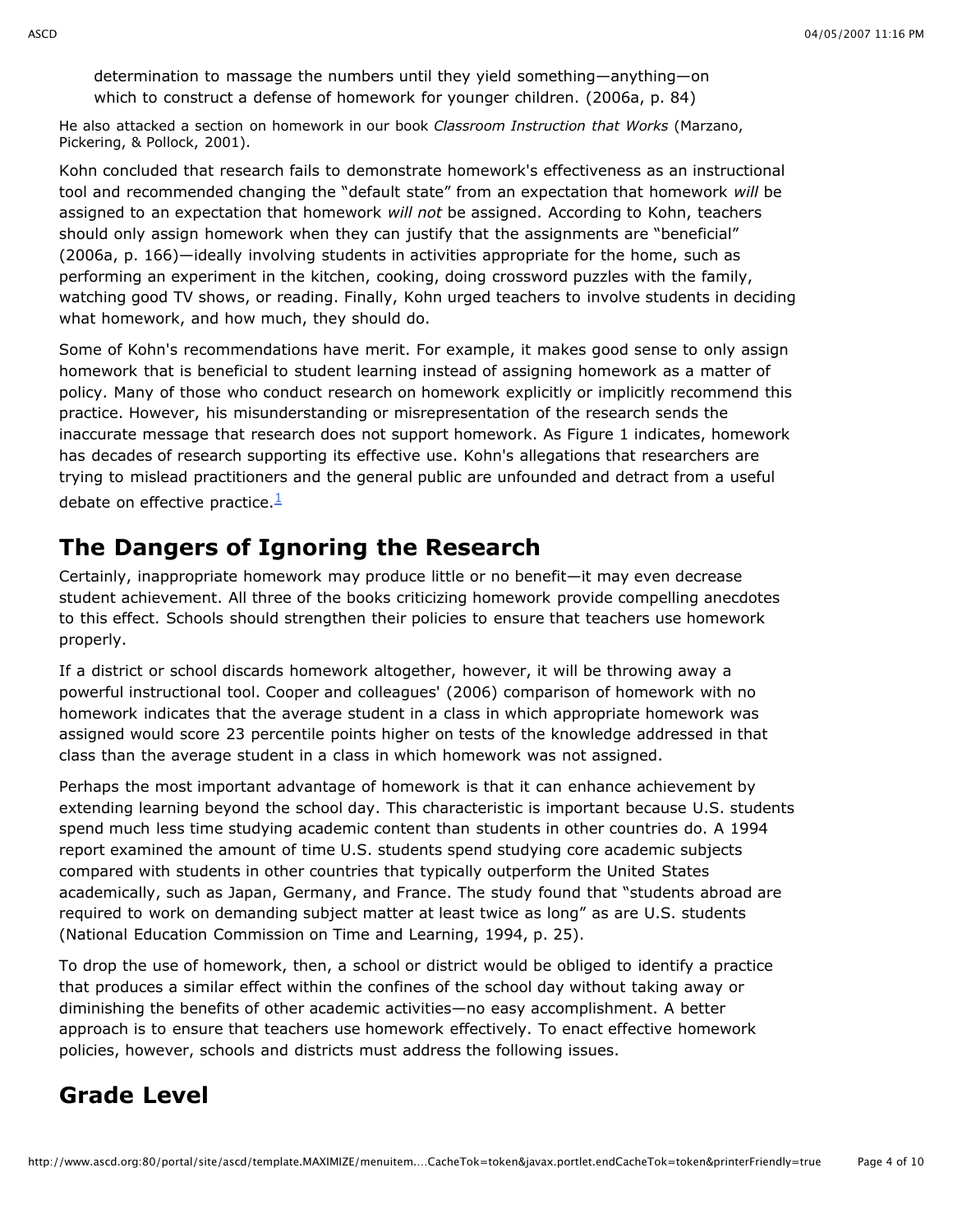Although teachers across the K–12 spectrum commonly assign homework, research has produced no clear-cut consensus on the benefits of homework at the early elementary grade levels. In his early meta-analysis, Cooper (1989a) reported the following effect sizes (p. 71):

- Grades  $4-6$ : ES = .15 (Percentile gain = 6)
- Grades  $7-9$ : ES = .31 (Percentile gain = 12)
- Grades  $10-12$ : ES = .64 (Percentile gain = 24)

The pattern clearly indicates that homework has smaller effects at lower grade levels. Even so, Cooper (1989b) still recommended homework for elementary students because

homework for young children should help them develop good study habits, foster positive attitudes toward school, and communicate to students the idea that learning takes work at home as well as at school. (p. 90)

The Cooper, Robinson, and Patall (2006) meta-analysis found the same pattern of stronger relationships at the secondary level but also identified a number of studies at grades 2, 3, and 4 demonstrating positive effects for homework. In *The Battle over Homework* (2007), Cooper noted that homework should have different purposes at different grade levels:

- For students in *the earliest grades*, it should foster positive attitudes, habits, and character traits; permit appropriate parent involvement; and reinforce learning of simple skills introduced in class.
- For students in *upper elementary grades*, it should play a more direct role in fostering improved school achievement.
- In *6th grade and beyond*, it should play an important role in improving standardized test scores and grades.

#### **Time Spent on Homework**

One of the more contentious issues in the homework debate is the amount of time students should spend on homework. The Cooper synthesis (1989a) reported that for junior high school students, the benefits increased as time increased, up to 1 to 2 hours of homework a night, and then decreased. The Cooper, Robinson, and Patall (2006) study reported similar findings: 7 to 12 hours of homework per week produced the largest effect size for 12th grade students. The researchers suggested that for 12th graders the optimum amount of homework might lie between 1.5 and 2.5 hours per night, but they cautioned that no hard-and-fast rules are warranted. Still, researchers have offered various recommendations. For example, Good and Brophy (2003) cautioned that teachers must take care not to assign too much homework. They suggested that

homework must be realistic in length and difficulty given the students' abilities to work independently. Thus, 5 to 10 minutes per subject might be appropriate for 4th graders, whereas 30 to 60 minutes might be appropriate for college-bound high school students. (p. 394)

Cooper, Robinson, and Patall (2006) also issued a strong warning about too much homework:

Even for these oldest students, too much homework may diminish its effectiveness or even become counterproductive. (p 53)

Cooper (2007) suggested that research findings support the common "10-minute rule" (p. 92), which states that all daily homework assignments combined should take about as long to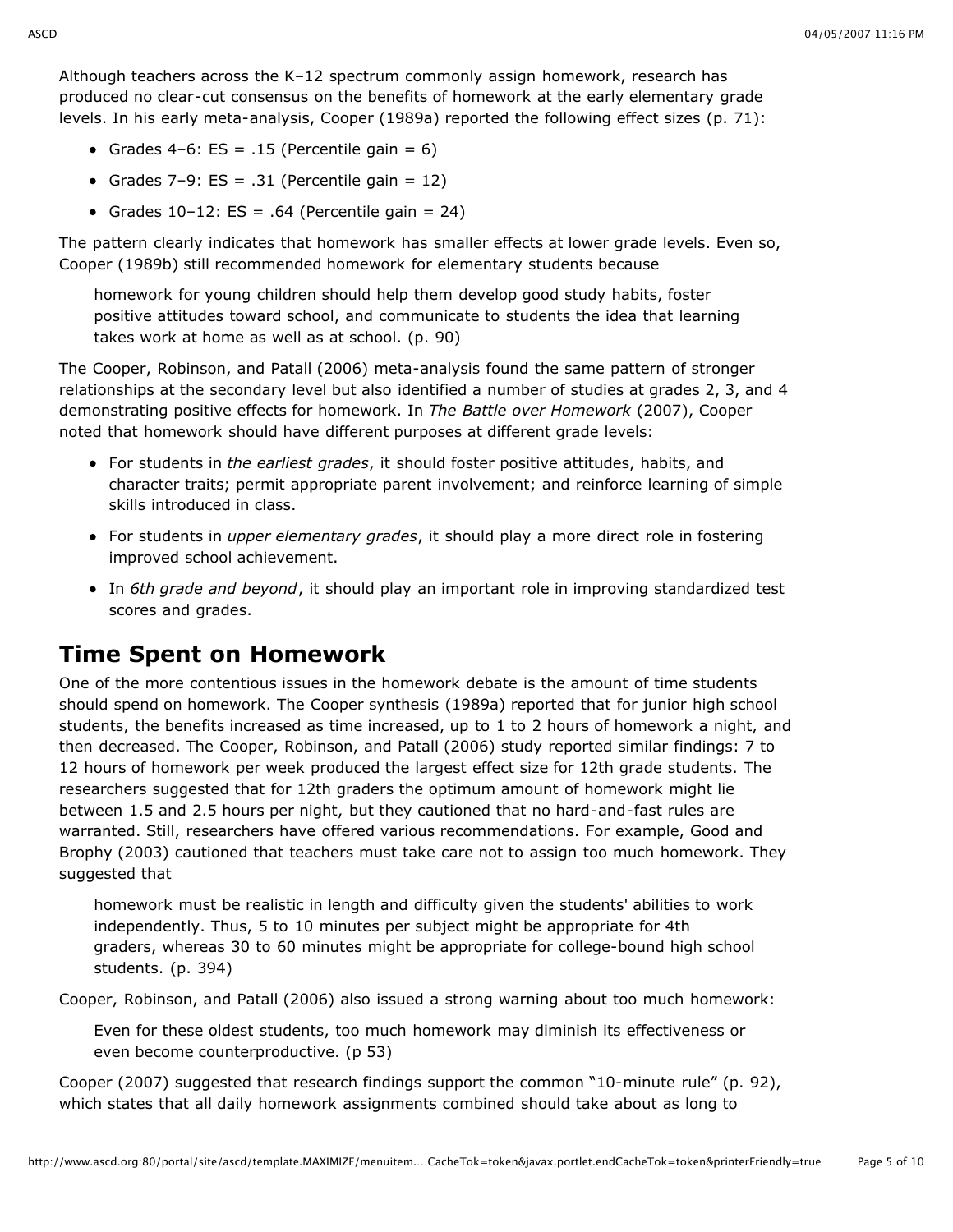complete as 10 minutes multiplied by the student's grade level. He added that when required reading is included as a type of homework, the 10-minute rule might be increased to 15 minutes.

Focusing on the amount of time students spend on homework, however, may miss the point. A significant proportion of the research on homework indicates that the positive effects of homework relate to the amount of homework that the student *completes* rather than the amount of time spent on homework or the amount of homework actually assigned. Thus, simply assigning homework may not produce the desired effect—in fact, ill-structured homework might even have a negative effect on student achievement. Teachers must carefully plan and assign homework in a way that maximizes the potential for student success (see Research-Based Homework Guidelines).

#### **Parent Involvement**

Another question regarding homework is the extent to which schools should involve parents. Some studies have reported minimal positive effects or even negative effects for parental involvement. In addition, many parents report that they feel unprepared to help their children with homework and that their efforts to help frequently cause stress (see Balli, 1998; Corno, 1996; Hoover-Dempsey, Bassler, & Burow, 1995; Perkins & Milgram, 1996).

Epstein and colleagues conducted a series of studies to identify the conditions under which parental involvement enhances homework (Epstein, 2001; Epstein & Becker, 1982; Van Voorhis, 2003). They recommended *interactive* homework in which

- Parents receive clear guidelines spelling out their role.
- Teachers do not expect parents to act as experts regarding content or to attempt to teach the content.
- Parents ask questions that help students clarify and summarize what they have learned.

Good and Brophy (2003) provided the following recommendations regarding parent involvement:

Especially useful for parent-child relations purposes are assignments calling for students to show or explain their written work or other products completed at school to their parents and get their reactions (Epstein, 2001; Epstein, Simon, & Salinas, 1997) or to interview their parents to develop information about parental experiences or opinions relating to topics studied in social studies (Alleman & Brophy, 1998). Such assignments cause students and their parents or other family members to become engaged in conversations that relate to the academic curriculum and thus extend the students' learning. Furthermore, because these are likely to be genuine conversations rather than more formally structured teaching/learning tasks, both parents and children are likely to experience them as enjoyable rather than threatening. (p. 395)

### **Going Beyond the Research**

Although research has established the overall viability of homework as a tool to enhance student achievement, for the most part the research does not provide recommendations that are specific enough to help busy practitioners. This is the nature of research—it errs on the side of assuming that something does not work until substantial evidence establishes that it does. The research community takes a long time to formulate firm conclusions on the basis of research. Homework is a perfect example: Figure 1 includes synthesis studies that go back as far as 60 years, yet all that research translates to a handful of recommendations articulated at a very general level.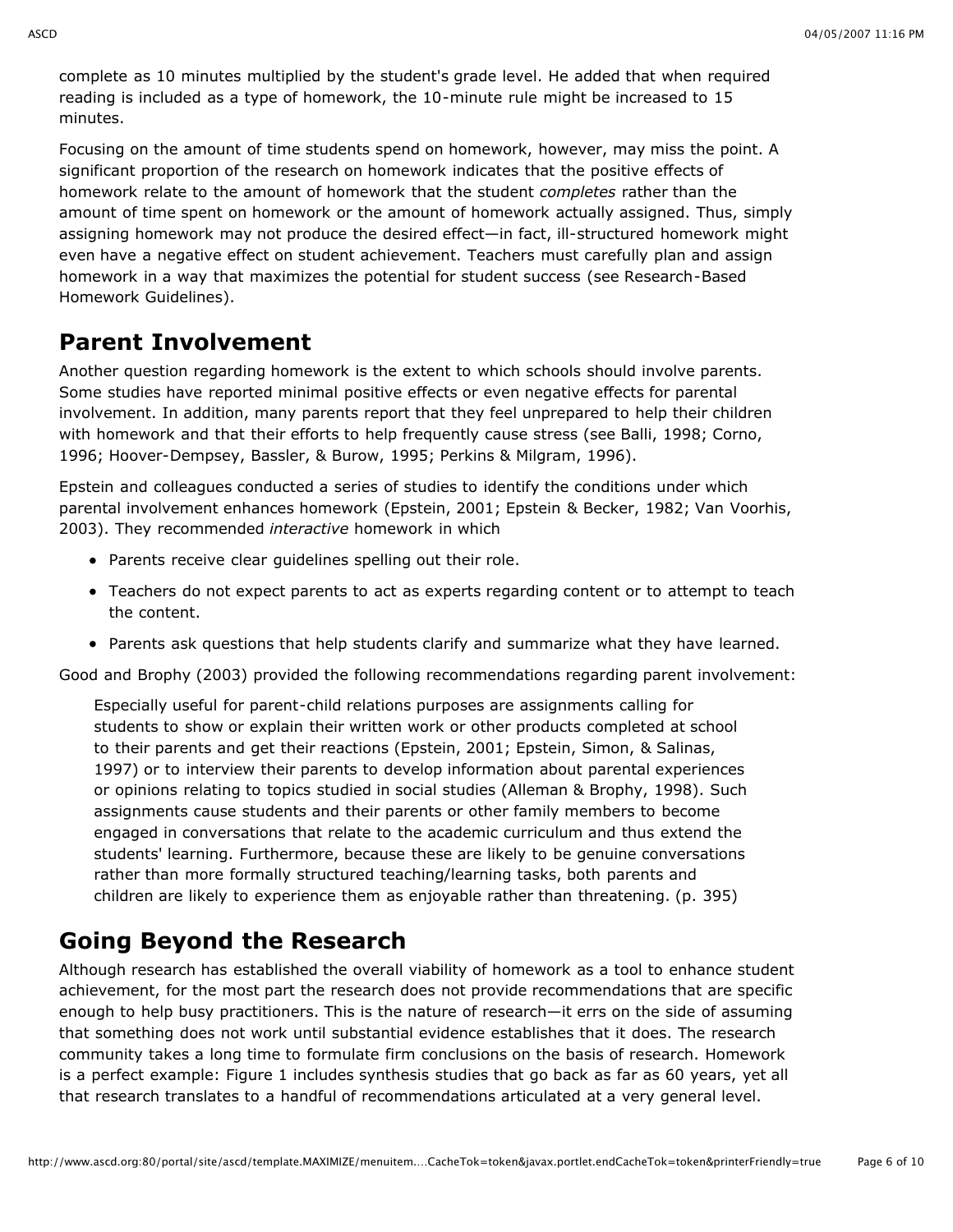In addition, research in a specific area, such as homework, sometimes contradicts research in related areas. For example, Cooper (2007) recommended on the basis of 60-plus years of homework research that teachers should not comment on or grade every homework assignment. But practitioners might draw a different conclusion from the research on providing feedback to students, which has found that providing "feedback coupled with remediation" (Hattie, 1992) or feedback on "testlike events" in the form of explanations to students (Bangert-Drowns, Kulik, Kulik, & Morgan, 1991) positively affects achievement.

Riehl (2006) pointed out the similarity between education research and medical research. She commented,

When reported in the popular media, medical research often appears as a blunt instrument, able to obliterate skeptics or opponents by the force of its evidence and arguments. . . . Yet repeated visits to the medical journals themselves can leave a much different impression. The serious medical journals convey the sense that medical research is an ongoing conversation and quest, punctuated occasionally by important findings that can and should alter practice, but more often characterized by continuing investigations. These investigations, taken cumulatively, can inform the work of practitioners who are building their own local knowledge bases on medical care. (pp. 27–28)

If relying solely on research is problematic, what are busy practitioners to do? The answer is certainly not to wait until research "proves" that a practice is effective. Instead, educators should combine research-based generalizations, research from related areas, and their own professional judgment based on firsthand experience to develop specific practices and make adjustments as necessary. Like medical practitioners, education practitioners must develop their own "local knowledge base" on homework and all other aspects of teaching. Educators can develop the most effective practices by observing changes in the achievement of the students with whom they work every day.

#### **Research-Based Homework Guidelines**

Research provides strong evidence that, when used appropriately, homework benefits student achievement. To make sure that homework is appropriate, teachers should follow these guidelines:

- Assign purposeful homework. Legitimate purposes for homework include introducing new content, practicing a skill or process that students can do independently but not fluently, elaborating on information that has been addressed in class to deepen students' knowledge, and providing opportunities for students to explore topics of their own interest.
- Design homework to maximize the chances that students will complete it. For example, ensure that homework is at the appropriate level of difficulty. Students should be able to complete homework assignments independently with relatively high success rates, but they should still find the assignments challenging enough to be interesting.
- Involve parents in appropriate ways (for example, as a sounding board to help students summarize what they learned from the homework) without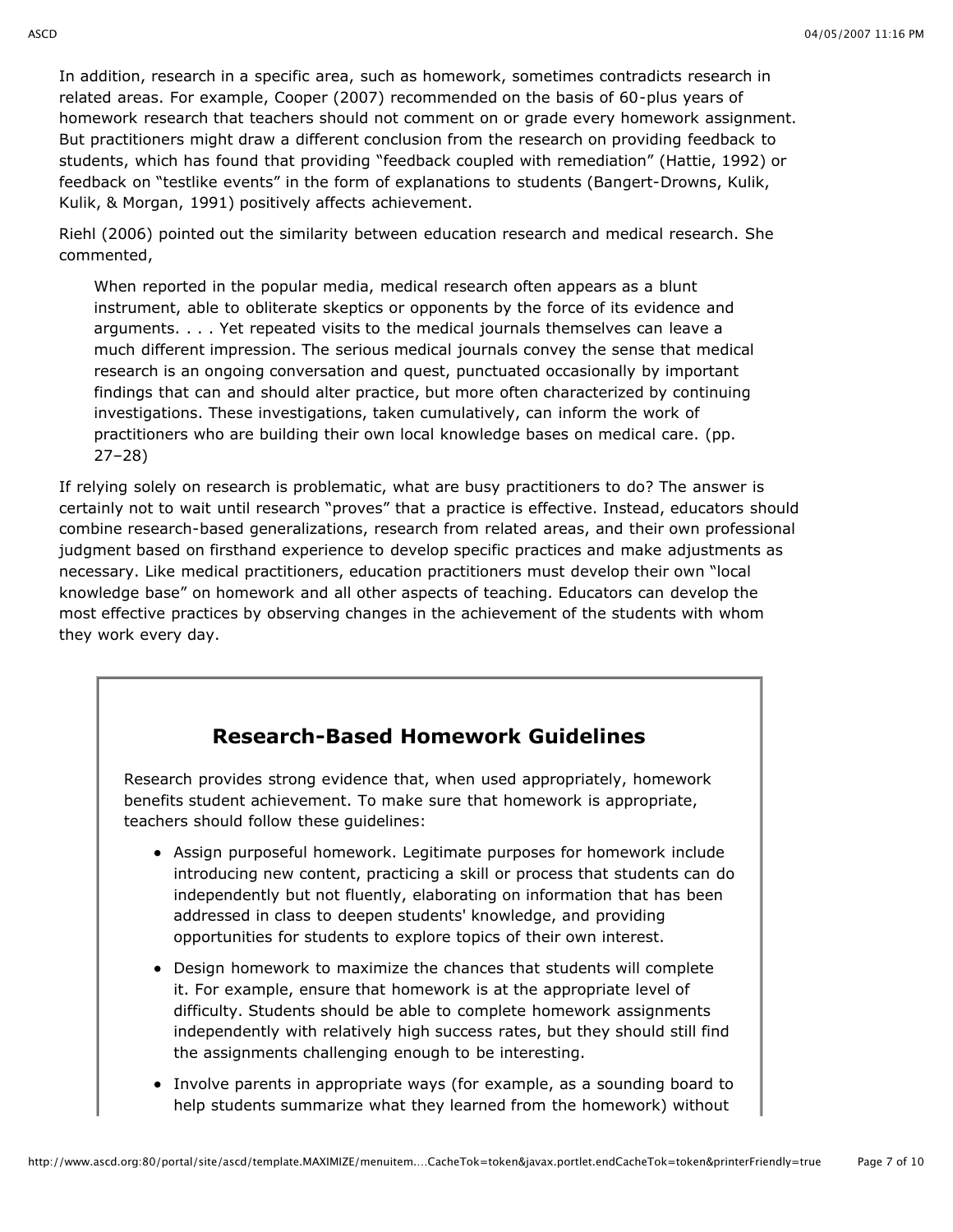requiring parents to act as teachers or to police students' homework completion.

Carefully monitor the amount of homework assigned so that it is appropriate to students' age levels and does not take too much time away from other home activities.

#### **References**

Balli, S. J. (1998). When mom and dad help: Student reflections on parent involvement with homework. *Journal of Research and Development in Education, 31*(3), 142–148.

Bangert-Drowns, R. L., Kulik, C. C., Kulik, J. A., & Morgan, M. (1991). The instructional effects of feedback in test-like events. *Review of Educational Research, 61*(2), 213–238.

Bennett, S., & Kalish, N. (2006). *The case against homework: How homework is hurting our children and what we can do about it*. New York: Crown.

Bloom, B. S. (1984). The search for methods of group instruction as effective as onetoone tutoring. *Educational Leadership, 41*(8), 4–18.

Cooper, H. (1989a). *Homework*.White Plains, NY: Longman.

Cooper, H. (1989b). Synthesis of research on homework. *Educational Leadership, 47*(3), 85–91.

Cooper, H. (2007). *The battle over homework* (3rd ed.). Thousand Oaks, CA: Corwin Press.

Cooper, H., Robinson, J. C., & Patall, E. A. (2006). Does homework improve academic achievement? A synthesis of research, 1987–2003. *Review of Educational Research, 76*(1), 1–62.

Corno, L. (1996). Homework is a complicated thing. *Educational Researcher, 25*(8), 27–30.

Epstein, J. (2001). *School, family, and community partnerships: Preparing educators and improving schools*. Boulder, CO: Westview.

Epstein, J. L., & Becker, H. J. (1982). Teachers' reported practices of parent involvement: Problems and possibilities. *Elementary School Journal, 83*, 103–113.

Fraser, B. J., Walberg, H. J., Welch, W. W., & Hattie, J. A. (1987). Synthesis of educational productivity research [Special issue]. *International Journal of Educational Research, 11*(2), 145–252.

Gill, B. P., & Schlossman, S. L. (2000). The lost cause of homework reform. *American Journal of Education, 109*, 27–62.

Good, T. L., & Brophy, J. E. (2003). *Looking in classrooms* (9th ed.). Boston: Allyn & Bacon.

Graue, M. E., Weinstein, T., & Walberg, H. J. (1983). School-based home instruction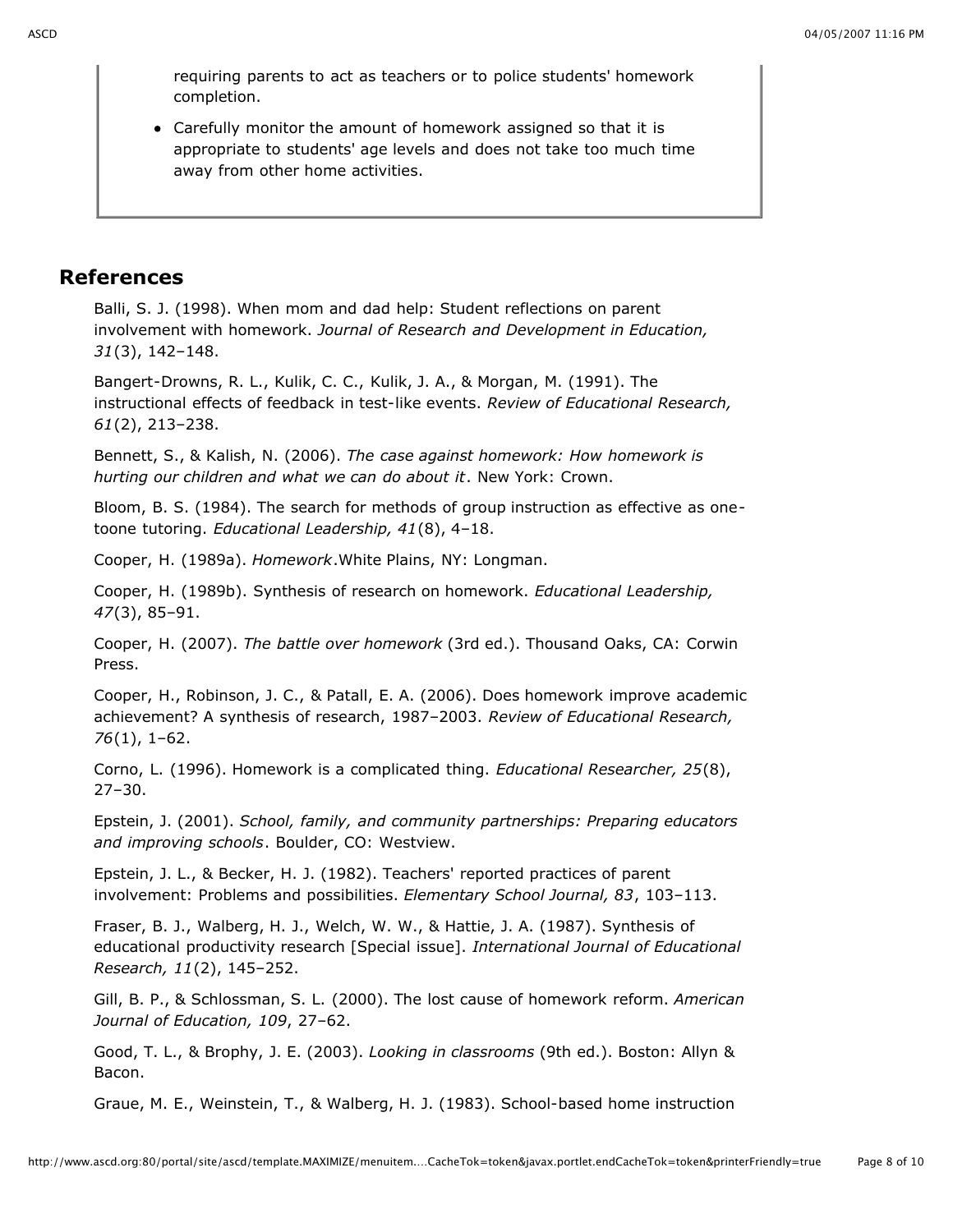and learning: A quantitative synthesis. *Journal of Educational Research, 76*, 351–360.

Hattie, J. A. (1992). Measuring the effects of schooling. *Australian Journal of Education, 36*(1), 5–13.

Hoover-Dempsey, K. V., Bassler, O. C., & Burow, R. (1995). Parents' reported involvement in students' homework: Strategies and practices. *The Elementary School Journal, 95*(5), 435–450.

Kavale, K. A. (1988). Using meta-analyses to answer the question: What are the important influences on school learning? School *Psychology Review, 17*(4), 644–650.

Kohn, A. (2006a). *The homework myth: Why our kids get too much of a bad thing*. Cambridge, MA: Da Capo Press.

Kohn, A. (2006b). Abusing research: The study of homework and other examples. *Phi Delta Kappan. 88*(1), 9–22.

Kralovec, E., & Buell, J. (2000). *The end of homework: How homework disrupts families, overburdens children, and limits learning*. Boston: Beacon.

Marzano, R. J., & Pickering, D. J. (2007). *Response to Kohn's allegations*. Centennial, CO: Marzano & Associates. Available: http://marzanoandassociates.com/documents/KohnResponse.pdf

Marzano, R. J., & Pickering, D. J. (in press). Errors and allegations about research on homework. *Phi Delta Kappan*.

Marzano, R. J., Pickering, D. J., & Pollock, J. E. (2001). *Classroom instruction that works: Research-based strategies for increasing student achievement*. Alexandria, VA: ASCD.

National Education Commission on Time and Learning (1994). *Prisoners of time*. Washington, DC: U.S. Department of Education.

Paschal, R. A., Weinstein, T., & Walberg, H. J. (1984). The effects of homework on learning: A quantitative synthesis. *Journal of Educational Research, 78*, 97–104.

Perkins, P. G., & Milgram, R. B. (1996). Parental involvement in homework: A doubleedge sword. *International Journal of Adolescence and Youth, 6*(3), 195–203.

Riehl, C. (2006). Feeling better: A comparison of medical research and education research. *Educational Researcher, 35*(5), 24–29.

Van Voorhis, F. (2003). Interactive homework in middle school: Effects on family involvement and science achievement. *Journal of Educational Research, 96*, 323–338.

Walberg, H. J. (1999). Productive teaching. In H. C. Waxman & H. J. Walberg (Eds.), *New directions for teaching practice research* (pp. 75–104). Berkeley, CA: McCutchen.

Wallis, C. (2006). Viewpoint: The myth about homework. *Time, 168*(10), 57.

#### **Endnote**

 $\frac{1}{2}$  For a more detailed response to Kohn's views on homework, see Marzano & Pickering (2007) and Marzano & Pickering (in press).

**Robert J. Marzano** is a Senior Scholar at Mid-Continent Research for Education and Learning in Aurora, Colorado; an Associate Professor at Cardinal Stritch University in Milwaukee,Wisconsin; and President of Marzano